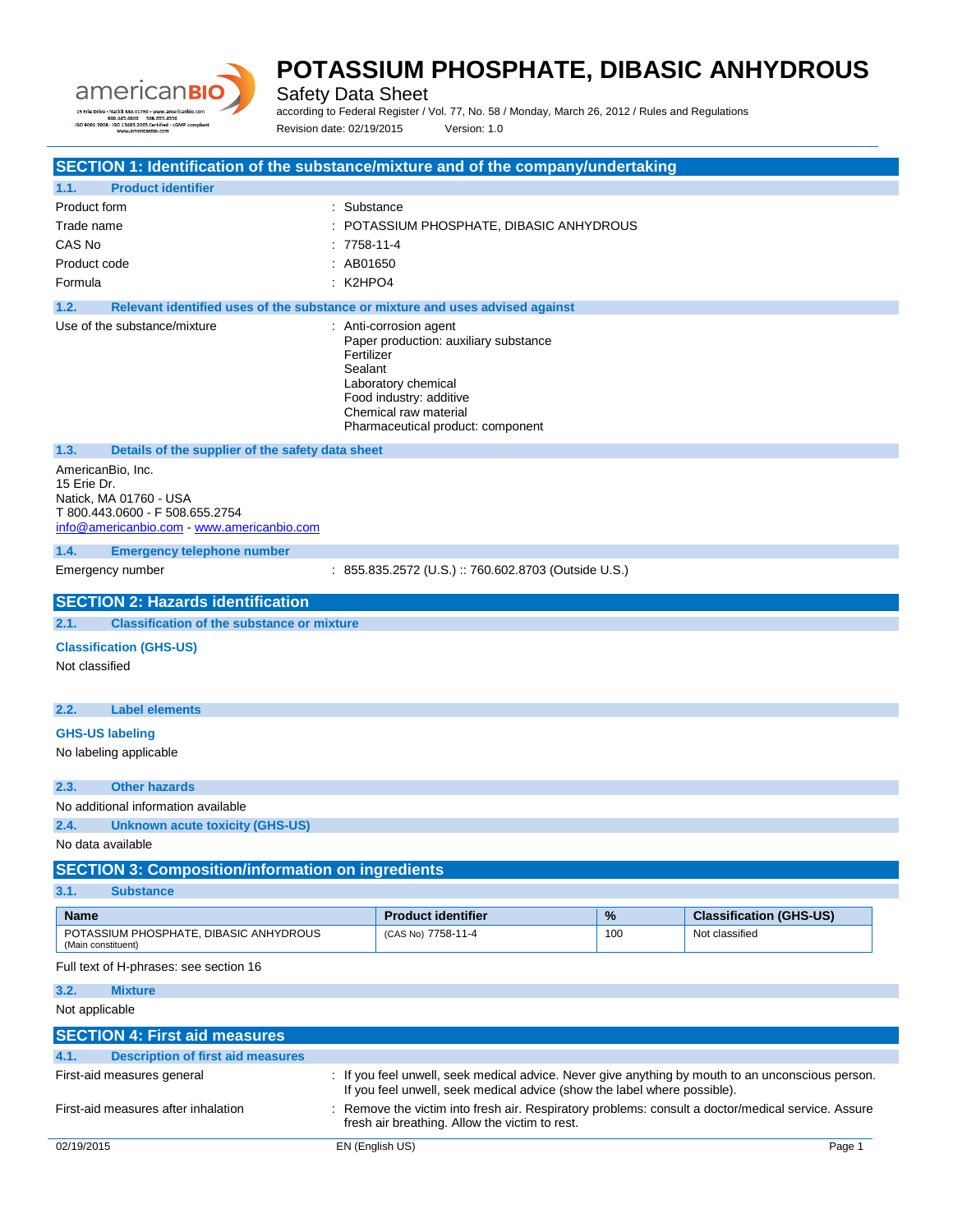Safety Data Sheet

according to Federal Register / Vol. 77, No. 58 / Monday, March 26, 2012 / Rules and Regulations

| First-aid measures after skin contact                               | : Rinse with water. Soap may be used. Take victim to a doctor if irritation persists. Remove<br>affected clothing and wash all exposed skin area with mild soap and water, followed by warm<br>water rinse.                                                                                                 |
|---------------------------------------------------------------------|-------------------------------------------------------------------------------------------------------------------------------------------------------------------------------------------------------------------------------------------------------------------------------------------------------------|
| First-aid measures after eye contact                                | : Rinse with water. Take victim to an ophthalmologist if irritation persists. Rinse immediately with<br>plenty of water. Obtain medical attention if pain, blinking or redness persist.                                                                                                                     |
| First-aid measures after ingestion                                  | : Rinse mouth with water. Immediately after ingestion: give lots of water to drink. Do not induce<br>vomiting. Call Poison Information Centre (www.big.be/antigif.htm). Consult a doctor/medical<br>service if you feel unwell. Rinse mouth. Do NOT induce vomiting. Obtain emergency medical<br>attention. |
| 4.2.<br>Most important symptoms and effects, both acute and delayed |                                                                                                                                                                                                                                                                                                             |
| Symptoms/injuries                                                   | : Not expected to present a significant hazard under anticipated conditions of normal use.                                                                                                                                                                                                                  |
| Symptoms/injuries after inhalation                                  | : AFTER INHALATION OF DUST: Coughing. Irritation of the nasal mucous membranes.                                                                                                                                                                                                                             |
| Symptoms/injuries after skin contact                                | : Slight irritation.                                                                                                                                                                                                                                                                                        |
| Symptoms/injuries after eye contact                                 | : Slight irritation.                                                                                                                                                                                                                                                                                        |
| Symptoms/injuries after ingestion                                   | : AFTER ABSORPTION OF HIGH QUANTITIES: Feeling of weakness. Nausea. Vomiting.<br>Diarrhoea. Disturbances of heart rate.                                                                                                                                                                                     |
| Chronic symptoms                                                    | : Slight irritation. ON CONTINUOUS/REPEATED EXPOSURE/CONTACT: Tingling/irritation of the<br>skin.                                                                                                                                                                                                           |

#### **4.3. Indication of any immediate medical attention and special treatment needed**

No additional information available

| <b>SECTION 5: Firefighting measures</b>                                     |                                                                                                                                                                                                              |
|-----------------------------------------------------------------------------|--------------------------------------------------------------------------------------------------------------------------------------------------------------------------------------------------------------|
| <b>Extinguishing media</b><br>5.1.                                          |                                                                                                                                                                                                              |
| suitable extinguishing media                                                | : EXTINGUISHING MEDIA FOR SURROUNDING FIRES: All extinguishing media allowed. Foam.<br>Dry powder. Carbon dioxide. Water spray. Sand.                                                                        |
| Unsuitable extinguishing media                                              | : No unsuitable extinguishing media known. Do not use a heavy water stream.                                                                                                                                  |
| Special hazards arising from the substance or mixture<br>5.2.               |                                                                                                                                                                                                              |
| Fire hazard                                                                 | : DIRECT FIRE HAZARD. Non combustible.                                                                                                                                                                       |
| <b>Explosion hazard</b>                                                     | DIRECT EXPLOSION HAZARD. No direct explosion hazard.                                                                                                                                                         |
| Reactivity                                                                  | : On burning: release of toxic and corrosive gases/vapours (phosphorus oxides). Reacts violently<br>with (some) acids.                                                                                       |
| 5.3.<br><b>Advice for firefighters</b>                                      |                                                                                                                                                                                                              |
| Precautionary measures fire                                                 | : Exposure to fire/heat: keep upwind. Exposure to fire/heat: consider evacuation. Exposure to<br>fire/heat: have neighbourhood close doors and windows.                                                      |
| Firefighting instructions                                                   | Dilute toxic gases with water spray. Use water spray or fog for cooling exposed containers.<br>Exercise caution when fighting any chemical fire. Avoid (reject) fire-fighting water to enter<br>environment. |
| Protection during firefighting                                              | Heat/fire exposure: compressed air/oxygen apparatus. Do not enter fire area without proper<br>protective equipment, including respiratory protection.                                                        |
|                                                                             |                                                                                                                                                                                                              |
| <b>SECTION 6: Accidental release measures</b>                               |                                                                                                                                                                                                              |
| 6.1.<br>Personal precautions, protective equipment and emergency procedures |                                                                                                                                                                                                              |
| 6.1.1.<br>For non-emergency personnel                                       |                                                                                                                                                                                                              |
| Protective equipment                                                        | : Gloves. Protective clothing. Dust cloud production: compressed air/oxygen apparatus. See<br>"Material-Handling" to select protective clothing.                                                             |
| <b>Emergency procedures</b>                                                 | : Mark the danger area. Prevent dust cloud formation, e.g. by wetting. No naked flames. Wash<br>contaminated clothes. Evacuate unnecessary personnel.                                                        |
| Measures in case of dust release                                            | : In case of dust production: keep upwind. Dust production: have neighbourhood close doors and<br>windows.                                                                                                   |
| For emergency responders<br>6.1.2.                                          |                                                                                                                                                                                                              |
| Protective equipment                                                        | Equip cleanup crew with proper protection.                                                                                                                                                                   |
| <b>Emergency procedures</b>                                                 | : Ventilate area.                                                                                                                                                                                            |

Prevent entry to sewers and public waters. Notify authorities if liquid enters sewers or public waters.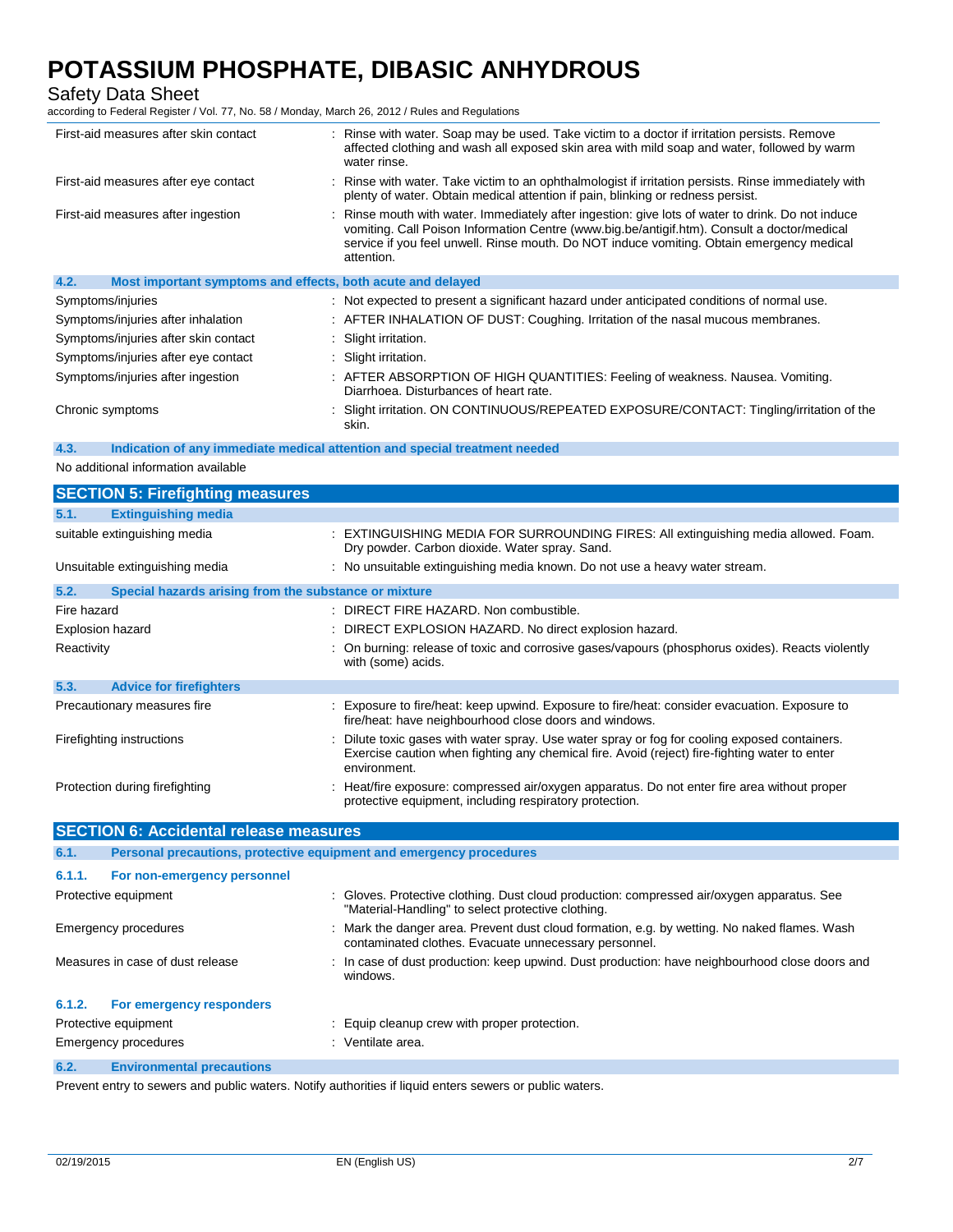Safety Data Sheet

according to Federal Register / Vol. 77, No. 58 / Monday, March 26, 2012 / Rules and Regulations

| 6.3.                                                      | Methods and material for containment and cleaning up |                                                                                                                                                                                                                                                                                                                      |
|-----------------------------------------------------------|------------------------------------------------------|----------------------------------------------------------------------------------------------------------------------------------------------------------------------------------------------------------------------------------------------------------------------------------------------------------------------|
| For containment                                           |                                                      | : Contain released substance, pump into suitable containers. Consult "Material-handling" to select<br>material of containers. Plug the leak, cut off the supply. Knock down/dilute dust cloud with water<br>spray.                                                                                                   |
|                                                           | Methods for cleaning up                              | : Stop dust cloud by covering with sand/earth. Scoop solid spill into closing containers. Clean<br>contaminated surfaces with an excess of water. Wash clothing and equipment after handling. On<br>land, sweep or shovel into suitable containers. Minimize generation of dust. Store away from<br>other materials. |
| 6.4.                                                      | <b>Reference to other sections</b>                   |                                                                                                                                                                                                                                                                                                                      |
| See Heading 8. Exposure controls and personal protection. |                                                      |                                                                                                                                                                                                                                                                                                                      |

| <b>SECTION 7: Handling and storage</b>                               |                                                                                                                                                                                                                                                                                                                                                                                                                                                                                                                                                                                         |
|----------------------------------------------------------------------|-----------------------------------------------------------------------------------------------------------------------------------------------------------------------------------------------------------------------------------------------------------------------------------------------------------------------------------------------------------------------------------------------------------------------------------------------------------------------------------------------------------------------------------------------------------------------------------------|
| 7.1.<br><b>Precautions for safe handling</b>                         |                                                                                                                                                                                                                                                                                                                                                                                                                                                                                                                                                                                         |
| Precautions for safe handling                                        | : Comply with the legal requirements. Remove contaminated clothing immediately. Clean<br>contaminated clothing. Thoroughly clean/dry the installation before use. Avoid raising dust. Keep<br>away from naked flames/heat. Observe normal hygiene standards. Keep container tightly closed.<br>Carry operations in the open/under local exhaust/ventilation or with respiratory protection. Wash<br>hands and other exposed areas with mild soap and water before eat, drink or smoke and when<br>leaving work. Provide good ventilation in process area to prevent formation of vapor. |
| 7.2.<br>Conditions for safe storage, including any incompatibilities |                                                                                                                                                                                                                                                                                                                                                                                                                                                                                                                                                                                         |
| Storage conditions                                                   | : Keep only in the original container in a cool, well ventilated place away from : Direct sunlight.<br>Keep container closed when not in use.                                                                                                                                                                                                                                                                                                                                                                                                                                           |
| Incompatible products                                                | : Strong bases, strong acids.                                                                                                                                                                                                                                                                                                                                                                                                                                                                                                                                                           |
| Incompatible materials                                               | : Sources of ignition. Direct sunlight.                                                                                                                                                                                                                                                                                                                                                                                                                                                                                                                                                 |
| Storage temperature                                                  | : 20 $^{\circ}$ C                                                                                                                                                                                                                                                                                                                                                                                                                                                                                                                                                                       |
| Heat-ignition                                                        | : KEEP SUBSTANCE AWAY FROM: heat sources.                                                                                                                                                                                                                                                                                                                                                                                                                                                                                                                                               |
| Prohibitions on mixed storage                                        | : KEEP SUBSTANCE AWAY FROM: (strong) acids.                                                                                                                                                                                                                                                                                                                                                                                                                                                                                                                                             |
| Storage area                                                         | : Store in a dry area. Keep container in a well-ventilated place. Meet the legal requirements.                                                                                                                                                                                                                                                                                                                                                                                                                                                                                          |
| Special rules on packaging                                           | : SPECIAL REQUIREMENTS: hermetical. watertight. dry. clean. correctly labelled. meet the legal<br>requirements. Secure fragile packagings in solid containers.                                                                                                                                                                                                                                                                                                                                                                                                                          |
| Packaging materials                                                  | : SUITABLE MATERIAL: cardboard. synthetic material.                                                                                                                                                                                                                                                                                                                                                                                                                                                                                                                                     |

### **7.3. Specific end use(s)**

No additional information available

## **SECTION 8: Exposure controls/personal protection**

### **8.1. Control parameters**

No additional information available

| 8.2.<br><b>Exposure controls</b>  |                                                                                                          |
|-----------------------------------|----------------------------------------------------------------------------------------------------------|
| Personal protective equipment     | : Avoid all unnecessary exposure.                                                                        |
| Materials for protective clothing | : GIVE GOOD RESISTANCE: rubber.                                                                          |
| Hand protection                   | : Gloves. Wear protective gloves.                                                                        |
| Eye protection                    | : Safety glasses. In case of dust production: protective goggles. Chemical goggles or safety<br>glasses. |
| Skin and body protection          | : Protective clothing.                                                                                   |
| Respiratory protection            | : Dust production: dust mask with filter type P1. Wear approved mask.                                    |
| Other information                 | : When using, do not eat, drink or smoke.                                                                |

### **SECTION 9: Physical and chemical properties**

| 9.1.           | Information on basic physical and chemical properties |                                      |     |
|----------------|-------------------------------------------------------|--------------------------------------|-----|
| Physical state |                                                       | : Solid                              |     |
| Appearance     |                                                       | : Crystalline solid. Powder. Grains. |     |
| Molecular mass |                                                       | : $174.18$ g/mol                     |     |
| Color          |                                                       | : Colourless or white.               |     |
| Odor           |                                                       | : Odourless.                         |     |
| Odor threshold |                                                       | : No data available                  |     |
| pH             |                                                       | $\therefore$ 8.8 (1 %)               |     |
|                |                                                       |                                      |     |
| 02/19/2015     |                                                       | EN (English US)                      | 3/7 |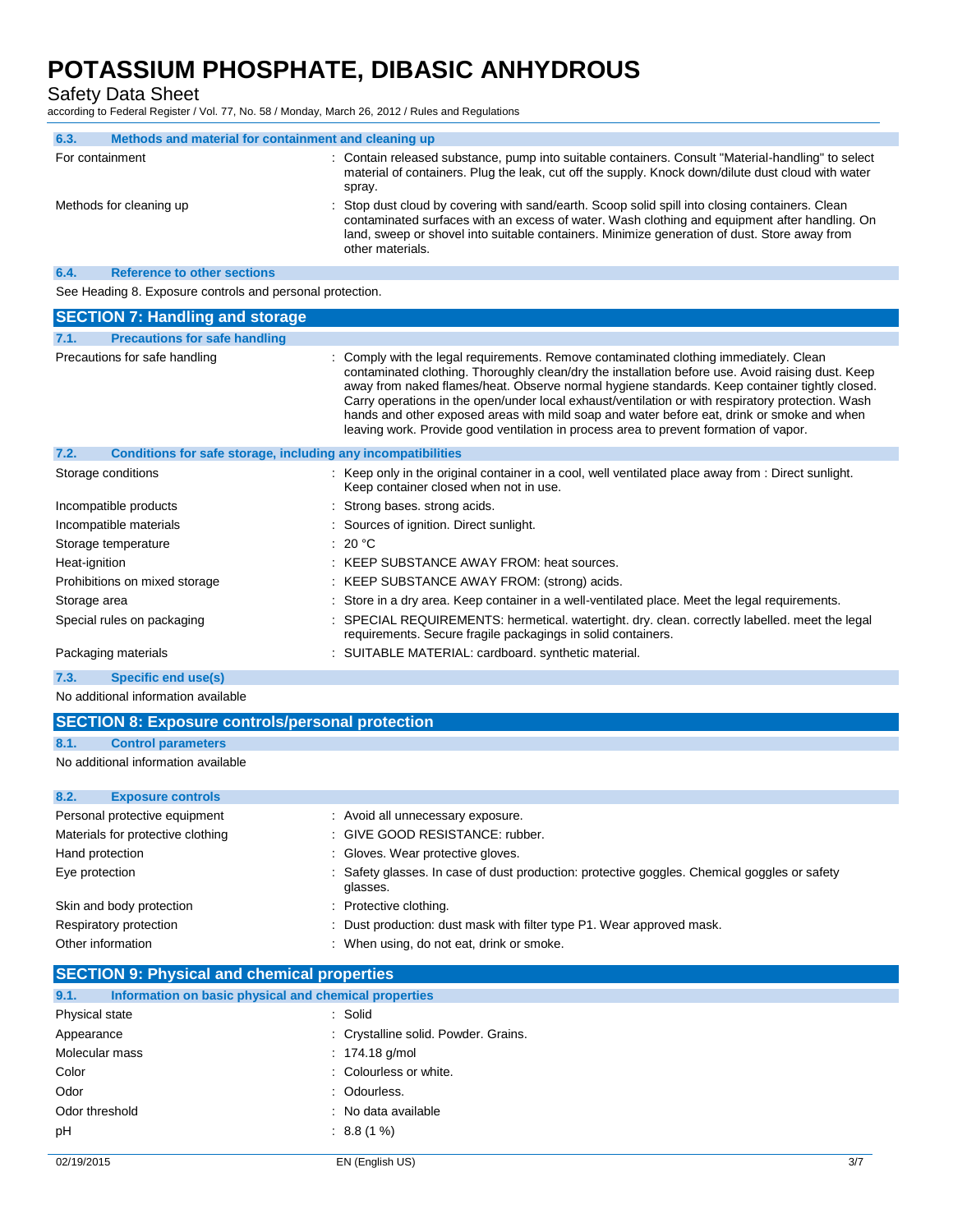Safety Data Sheet

according to Federal Register / Vol. 77, No. 58 / Monday, March 26, 2012 / Rules and Regulations

| pH solution                                          | $: 1\%$                                                                                                           |
|------------------------------------------------------|-------------------------------------------------------------------------------------------------------------------|
| Relative evaporation rate (butyl acetate=1)          | : No data available                                                                                               |
| Melting point                                        | 340 $^{\circ}$ C                                                                                                  |
| Freezing point                                       | No data available                                                                                                 |
| Boiling point                                        | Not applicable                                                                                                    |
| Flash point                                          | Not applicable                                                                                                    |
| Self ignition temperature                            | : Not applicable                                                                                                  |
| Decomposition temperature                            | : 340 °C                                                                                                          |
| Flammability (solid, gas)                            | : No data available                                                                                               |
| Vapor pressure                                       | No data available                                                                                                 |
| Relative vapor density at 20 °C                      | No data available                                                                                                 |
| Relative density                                     | : 2.3                                                                                                             |
| Density                                              | 2340 kg/m <sup>3</sup>                                                                                            |
| Solubility                                           | Soluble in water.<br>Water: 167 g/100ml                                                                           |
| Log Pow                                              | No data available                                                                                                 |
| Log Kow                                              | No data available                                                                                                 |
| Viscosity, kinematic                                 | No data available                                                                                                 |
| Viscosity, dynamic                                   | No data available                                                                                                 |
| <b>Explosive properties</b>                          | No data available                                                                                                 |
| Oxidizing properties                                 | No data available                                                                                                 |
| <b>Explosive limits</b>                              | : No data available                                                                                               |
| 9.2.<br><b>Other information</b>                     |                                                                                                                   |
| Minimum ignition energy                              | : Not applicable                                                                                                  |
| VOC content                                          | : Not applicable                                                                                                  |
| Other properties                                     | : Hygroscopic. Substance has basic reaction.                                                                      |
| <b>SECTION 10: Stability and reactivity</b>          |                                                                                                                   |
| 10.1.<br><b>Reactivity</b>                           |                                                                                                                   |
|                                                      | On burning: release of toxic and corrosive gases/vapours (phosphorus oxides). Reacts violently with (some) acids. |
| 10.2.<br><b>Chemical stability</b>                   |                                                                                                                   |
| Hygroscopic. Not established.                        |                                                                                                                   |
| 10.3.<br><b>Possibility of hazardous reactions</b>   |                                                                                                                   |
| Not established.                                     |                                                                                                                   |
| 10.4.<br><b>Conditions to avoid</b>                  |                                                                                                                   |
| Direct sunlight. Extremely high or low temperatures. |                                                                                                                   |
| 10.5.<br><b>Incompatible materials</b>               |                                                                                                                   |
| strong acids. Strong bases.                          |                                                                                                                   |
| <b>Hazardous decomposition products</b><br>10.6.     |                                                                                                                   |

fume. Carbon monoxide. Carbon dioxide.

|       | <b>SECTION 11: Toxicological information</b> |
|-------|----------------------------------------------|
| 11.1. | Information on toxicological effects         |

| Acute toxicity                                         | : Not classified |     |
|--------------------------------------------------------|------------------|-----|
| POTASSIUM PHOSPHATE, DIBASIC ANHYDROUS ( \f )7758-11-4 |                  |     |
| LD50 oral rat                                          | 8000 mg/kg (Rat) |     |
| Skin corrosion/irritation                              | : Not classified |     |
|                                                        | pH: 8.8 (1 %)    |     |
| Serious eye damage/irritation                          | : Not classified |     |
|                                                        | pH: 8.8 (1 %)    |     |
| Respiratory or skin sensitization                      | : Not classified |     |
| 02/19/2015                                             | EN (English US)  | 4/7 |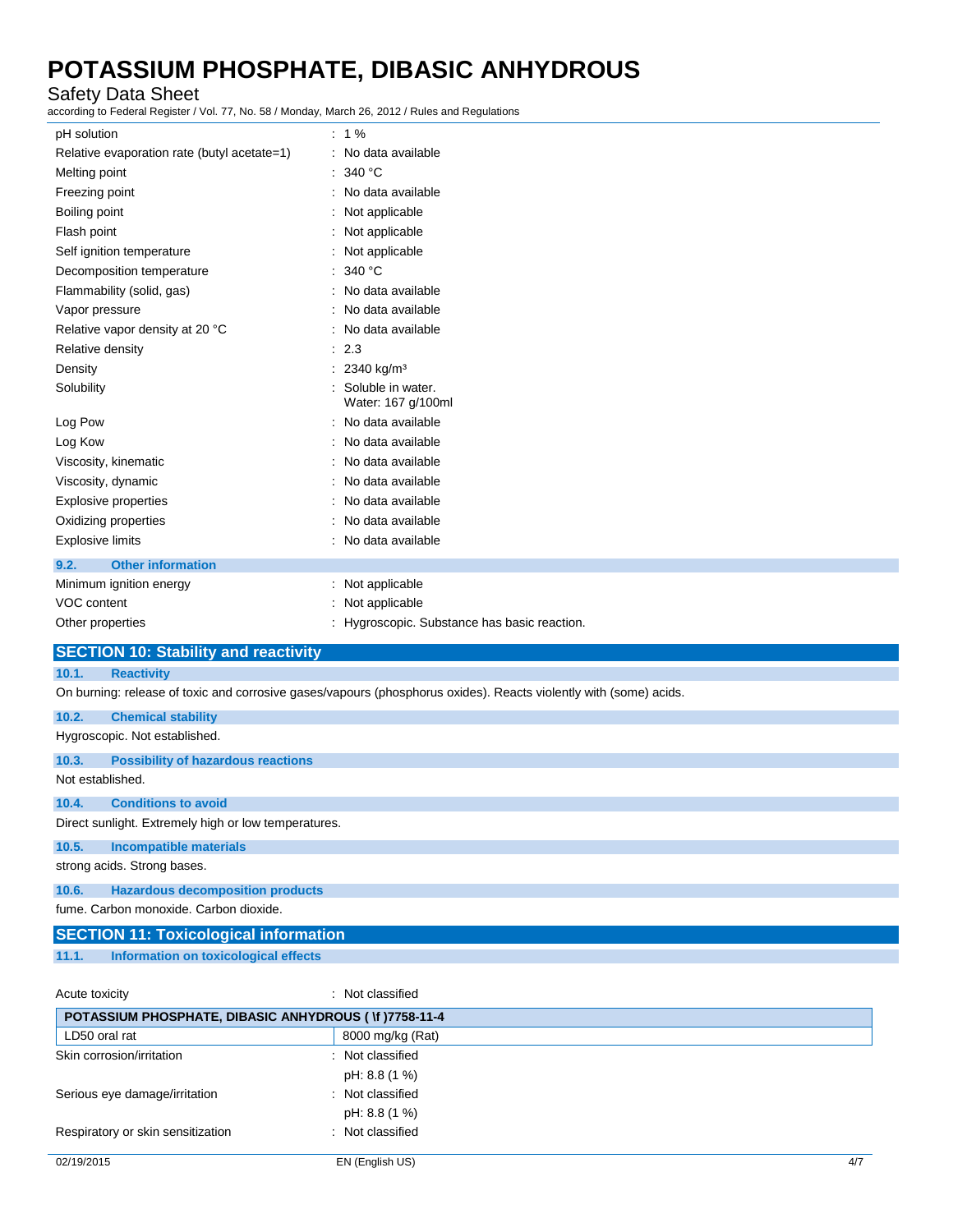Safety Data Sheet

according to Federal Register / Vol. 77, No. 58 / Monday, March 26, 2012 / Rules and Regulations

| Germ cell mutagenicity                                 | : Not classified                                                                                                        |
|--------------------------------------------------------|-------------------------------------------------------------------------------------------------------------------------|
| Carcinogenicity                                        | : Not classified                                                                                                        |
| Reproductive toxicity                                  | : Not classified                                                                                                        |
| Specific target organ toxicity (single exposure)       | : Not classified                                                                                                        |
| Specific target organ toxicity (repeated<br>exposure)  | : Not classified                                                                                                        |
| Aspiration hazard                                      | : Not classified                                                                                                        |
| Potential Adverse human health effects and<br>symptoms | : Based on available data, the classification criteria are not met.                                                     |
| Symptoms/injuries after inhalation                     | : AFTER INHALATION OF DUST: Coughing. Irritation of the nasal mucous membranes.                                         |
| Symptoms/injuries after skin contact                   | : Slight irritation.                                                                                                    |
| Symptoms/injuries after eye contact                    | : Slight irritation.                                                                                                    |
| Symptoms/injuries after ingestion                      | : AFTER ABSORPTION OF HIGH QUANTITIES: Feeling of weakness. Nausea. Vomiting.<br>Diarrhoea. Disturbances of heart rate. |
| Chronic symptoms                                       | : Slight irritation. ON CONTINUOUS/REPEATED EXPOSURE/CONTACT: Tingling/irritation of the<br>skin.                       |

| <b>SECTION 12: Ecological information</b>          |                                                                                                                                                                                                                                                  |
|----------------------------------------------------|--------------------------------------------------------------------------------------------------------------------------------------------------------------------------------------------------------------------------------------------------|
| 12.1.<br><b>Toxicity</b>                           |                                                                                                                                                                                                                                                  |
| Ecology - air                                      | : Not classified as dangerous for the ozone layer (Regulation (EC) No 1005/2009). TA-Luft Klasse<br>5.2.1.                                                                                                                                       |
| Ecology - water                                    | : Mild water pollutant (surface water). Slightly harmful to fishes. May cause eutrophication.                                                                                                                                                    |
| POTASSIUM PHOSPHATE, DIBASIC ANHYDROUS (7758-11-4) |                                                                                                                                                                                                                                                  |
| LC50 fish 1                                        | > 900 mg/l (48 h; Leuciscus idus; Static system)                                                                                                                                                                                                 |
| 12.2.<br><b>Persistence and degradability</b>      |                                                                                                                                                                                                                                                  |
| POTASSIUM PHOSPHATE, DIBASIC ANHYDROUS (7758-11-4) |                                                                                                                                                                                                                                                  |
| Persistence and degradability                      | Biodegradability: not applicable. Not established.                                                                                                                                                                                               |
| Biochemical oxygen demand (BOD)                    | Not applicable                                                                                                                                                                                                                                   |
| Chemical oxygen demand (COD)                       | Not applicable                                                                                                                                                                                                                                   |
| ThOD                                               | Not applicable                                                                                                                                                                                                                                   |
| BOD (% of ThOD)                                    | Not applicable                                                                                                                                                                                                                                   |
| 12.3.<br><b>Bioaccumulative potential</b>          |                                                                                                                                                                                                                                                  |
| POTASSIUM PHOSPHATE, DIBASIC ANHYDROUS (7758-11-4) |                                                                                                                                                                                                                                                  |
| Bioaccumulative potential                          | No bioaccumulation data available. Not established.                                                                                                                                                                                              |
| <b>Mobility in soil</b><br>12.4.                   |                                                                                                                                                                                                                                                  |
| No additional information available                |                                                                                                                                                                                                                                                  |
| 12.5.<br><b>Other adverse effects</b>              |                                                                                                                                                                                                                                                  |
| Other information                                  | : Avoid release to the environment.                                                                                                                                                                                                              |
| <b>SECTION 13: Disposal considerations</b>         |                                                                                                                                                                                                                                                  |
| 13.1.<br><b>Waste treatment methods</b>            |                                                                                                                                                                                                                                                  |
| Waste disposal recommendations                     | Remove waste in accordance with local and/or national regulations. Remove to an authorized<br>dump. Use appropriate containment to avoid environmental contamination. Dispose in a safe<br>manner in accordance with local/national requlations. |

|                           | manner in accordance with local/national regulations.                                                                     |
|---------------------------|---------------------------------------------------------------------------------------------------------------------------|
| Additional information    | : LWCA (the Netherlands): KGA category 05. Can be considered as non hazardous waste<br>according to Directive 2008/98/EC. |
| Ecology - waste materials | : Avoid release to the environment.                                                                                       |

| <b>SECTION 14: Transport information</b>            |                                           |  |
|-----------------------------------------------------|-------------------------------------------|--|
| In accordance with DOT                              |                                           |  |
| No dangerous good in sense of transport regulations |                                           |  |
| <b>Additional information</b>                       |                                           |  |
| Other information                                   | : No supplementary information available. |  |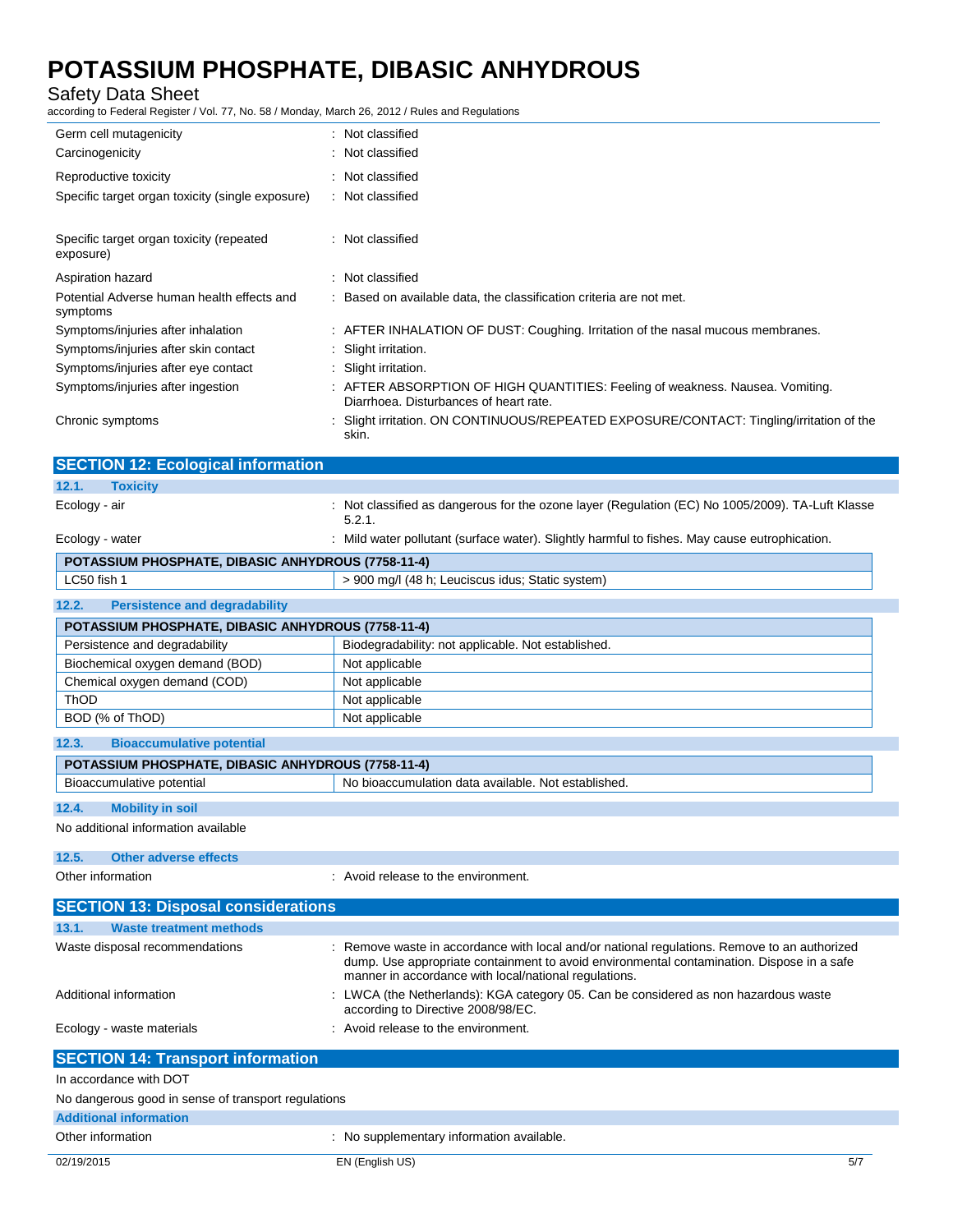Safety Data Sheet

according to Federal Register / Vol. 77, No. 58 / Monday, March 26, 2012 / Rules and Regulations

### **ADR**

| Transport document description            | : UN N/A |
|-------------------------------------------|----------|
| Packing group (ADR)                       | : N/A    |
| Hazard identification number (Kemler No.) | : N/A    |
| Classification code (ADR)                 | : N/A    |

#### **Transport by sea**

No additional information available

#### **Air transport**

No additional information available

| 15.1. US Federal regulations                                              |  |
|---------------------------------------------------------------------------|--|
| <b>POTASSIUM PHOSPHATE, DIBASIC ANHYDROUS (7758-11-4)</b>                 |  |
| Listed on the United States TSCA (Toxic Substances Control Act) inventory |  |

#### **15.2. International regulations**

#### **CANADA**

No additional information available

#### **EU-Regulations**

No additional information available

## **Classification according to Regulation (EC) No. 1272/2008 [CLP]**

Not classified

### **Classification according to Directive 67/548/EEC or 1999/45/EC** Not classified

#### **15.2.2. National regulations**

No additional information available

### **15.3. US State regulations**

No additional information available

| <b>SECTION 16: Other information</b> |                                                                                                                                                                                                               |
|--------------------------------------|---------------------------------------------------------------------------------------------------------------------------------------------------------------------------------------------------------------|
| Other information                    | : None.                                                                                                                                                                                                       |
|                                      |                                                                                                                                                                                                               |
| NFPA health hazard                   | : 1 Exposure could cause irritation but only minor residual<br>injury even if no treatment is given.<br>$\overline{0}$                                                                                        |
| NFPA fire hazard                     | $\therefore$ 0 - Materials that will not burn.                                                                                                                                                                |
| NFPA reactivity                      | : 2 - Normally unstable and readily undergo violent<br>$\overline{2}$<br>decomposition but do not detonate. Also: may react<br>violently with water or may form potentially explosive<br>mixtures with water. |
|                                      |                                                                                                                                                                                                               |

SDS US (GHS HazCom 2012)